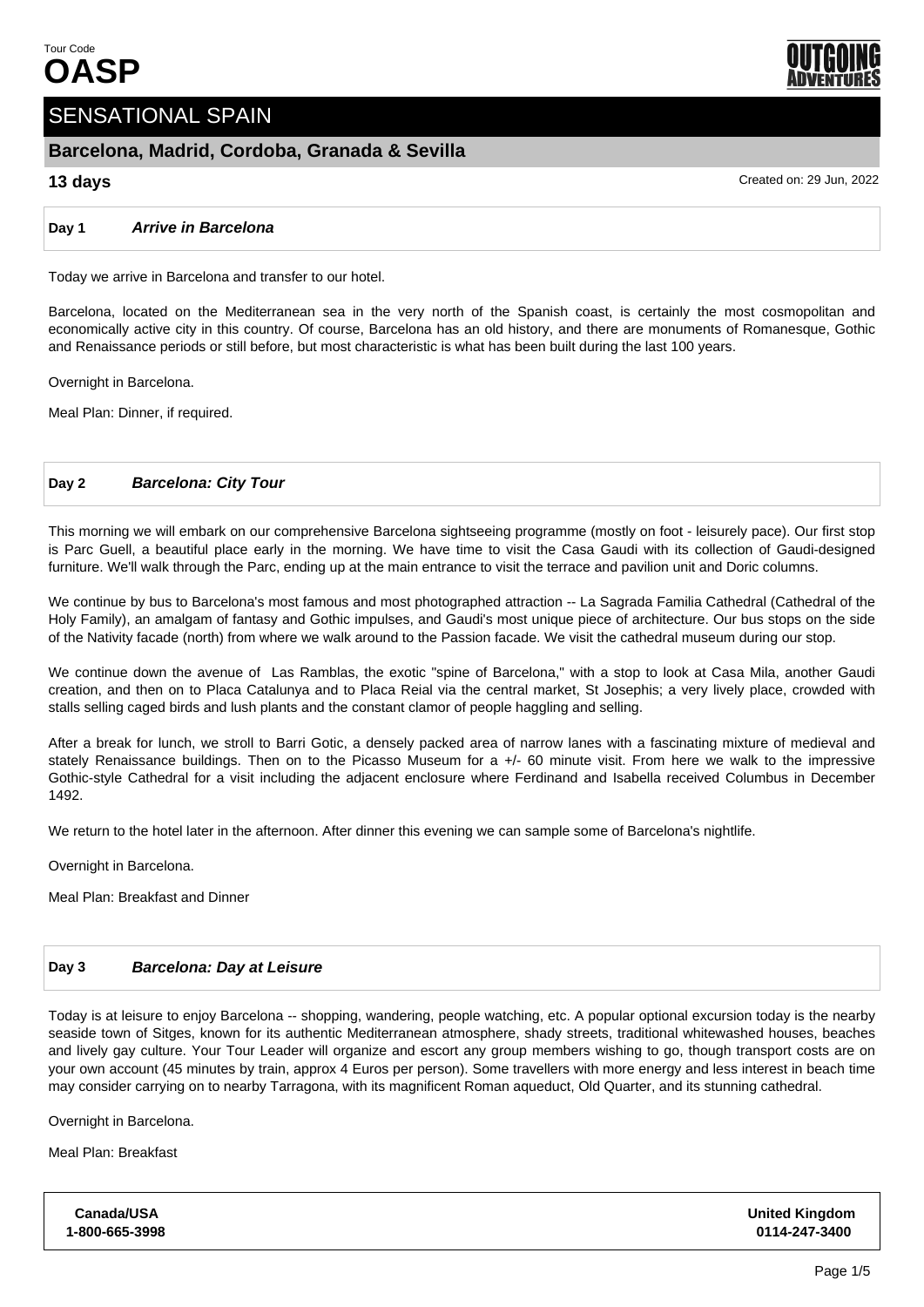

### **Day 4 Barcelona - Madrid: The Royal Palace & Flamenco Show**

This morning we take the fast train to Madrid (+/- 2 hours). Upon arrival we'll drop our luggage and head off to the Royal Palace\* where we will see, among other things, its principal staircase, throne, gala dining room, museum of silver, and principal courtyard.

You'll have some free time before dinner, which will feature a Flamenco show for which Spain, and especially Madrid, is famous.

\* Periodically, without notice, the palace is closed for an official function causing us to shuffle our program slightly. Our overall Madrid area sightseeing may vary depending on certain museum visits that need to be booked well in advance.

Overnight in Madrid.

Meal Plan: Breakfast and Dinner

# **Day 5 Madrid: The Prado & Old Town**

This morning en route to the Prado, we'll drive past Plaza Espana point and out to Cervantes Monument where we will alight briefly for a stroll around the monument and the gardens and interesting architecture that surround it. We drive down Gran Via to the Cybele fountain, then north to Plaza Colon and turn around to come back down towards the magnificent Prado Museum for a pre-booked guided tour.

Originally opened to the public in 1819, the Prado houses all of the finest works collected by Spanish Royalty as well as Spanish paintings gathered from other sources over the past two centuries. The Prado is one of the most important repositories of art in the world, including a vast collection of Italian paintings. Botticelli's dramatic wooden panels telling The Story of Nastagio degli Onesti, a vision of a knight forever condemned to hunt down and kill his own beloved, are a sinister high point.

After our visit to the Prado, your Tour Leader will take you in an informal stroll / tour up Gran Via and into the old town. The nearby gay quarter of Madrid is known for shopping and as a nice place for an afternoon beer. The balance of the day free to enjoy this beautiful city.

Overnight in Madrid.

Meal Plan: Breakfast and Dinner

#### **Day 6 Madrid: At Leisure**

Today is free to enjoy some independent exploration. Your Tour Leader can help you plan your day.

Overnight in Madrid.

Meal Plan: Breakfast

#### **Day 7 Madrid - Toledo - Cordoba**

Today we travel by road to Cordoba via Toledo, a city with a unique blend of Arab, Jewish, Christian, Roman, and Visigothic elements. Toledo sits on a rocky promontory isolated on three sides by a looping gorge of the Tagus River. The history of several different cultures is contained within this region, represented by the houses, synagogues, churches, and mosques.

In Toledo we see the Cathedral and visit the Santa Maria la Blanca Synagogue, which shows the influence of the Granada Moors. It has an ornate ceiling and carved arabesques, not in Arabic, but in Hebrew. The most elaborate Mudejar interior in the city is hidden

| <b>United Kingdom</b><br>0114-247-3400 |
|----------------------------------------|
|                                        |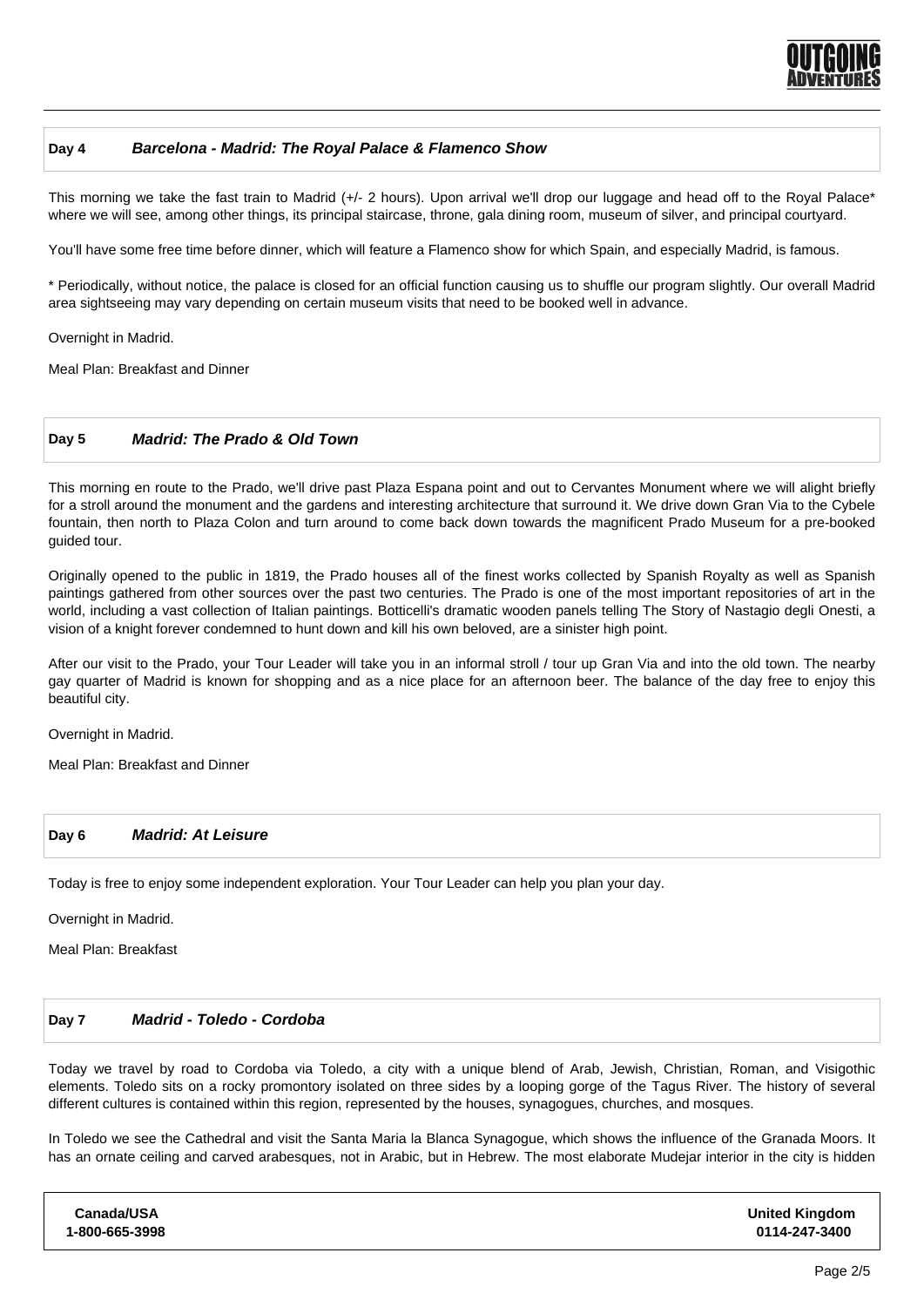

behind the deceptively humble facade of this former synagogue, built in the 14th century by Samuel Ha-Levi, the Jewish treasurer to Pedro the Cruel. Adjoining the synagogue is an interesting museum dedicated to Jewish Sephardi culture. We also see one of Toledo's most outstanding attractions, El Greco's masterpiece, "The Burial of the Count of Orgaz," located inside the Church of Santo Tome.

After lunch in Toledo, we continue our road journey\* to Cordoba, crossing the Despenaperros Mountains and the border pass between Castile and Andalucia, home of Federico Garcia Lorca, lover of Salvador Dali and one of Spain's most famous historical and literary figures.

\* Depending on earlier Madrid sightseeing and train schedules, we may return to Madrid by road and travel to Cordoba by rail this afternoon (+/- 2 hours).

Overnight in Cordoba.

Meal Plan: Breakfast and Dinner

# **Day 8 Cordoba: City Tour - Granada**

This morning we visit the magnificent and legendary city of Cordoba (a World Heritage City), where we observe the existence of multicultural and different religions. Our tour starts at the Roman Bridge and the Calahorra Tower, an Arab defensive tower. We continue to the Cathedral-Mosque, the only catholic cathedral built in the heart of a mosque. Next we arrive at the Alcazar a fortress, built by King Alfonso XI, and containing mosaics and sarcophagi. Finally we will have a stroll in the Jewish quarter where the Synagogue is located. Lunch and free time for shopping around the lively narrow streets of the Jewish Quarter.

Later today we travel to Granada by private bus.

Overnight in Granada.

Meal Plan: Breakfast and Dinner

# **Day 9 Granada: The Alhambra**

Today we tour Granada, set in the heart of Andalucia with the majestic Sierra Nevada mountains as a backdrop. Conquered by the Moors in AD 711, Granada blossomed into one of Europe's wealthiest and most refined cities. The legacy of Granada's rich history and heritage remain visible throughout the city centre with its cobblestone streets and lovely plazas. In 1992 Granada celebrated the 500th anniversary of the Christian re-conquest by the Catholic Monarchs, Ferdinand and Isabella.

The focus of our sightseeing today is Granada's main attraction, the Alhambra, a mighty fortress that houses an extraordinarily delicate and beautiful Moorish palace begun in the 13th century. This was the palace of the Nasrid Sultans, rulers of the last Spanish Moorish Kingdom. A fantasy of "lace in stone" surrounded by arabesque gardens and fountains, it affords superb views of the Old Quarter and Sacromonte, a mountain occupied by gypsy cave dwellers. In many ways, the Alhambra represents the Moorish concept of life itself -- something glorious to be ennobled by learning and enlivened by every kind of pleasure.

We also visit the nearby Generalife Gardens as well as the old Moorish quarter of the Albaicin.

For a small town, Granada offers a fair variety of bars and cafes that range from gay friendly to exclusively gay. It's easy to find everything from sunny sidewalk tables for people-watching over coffee to wild neon hotspots. Not overrun by tourists, bars and cafes in Granada are relatively cheap and easy to get into, even on a Friday night.

Overnight in Granada.

Meal Plan: Breakfast and Dinner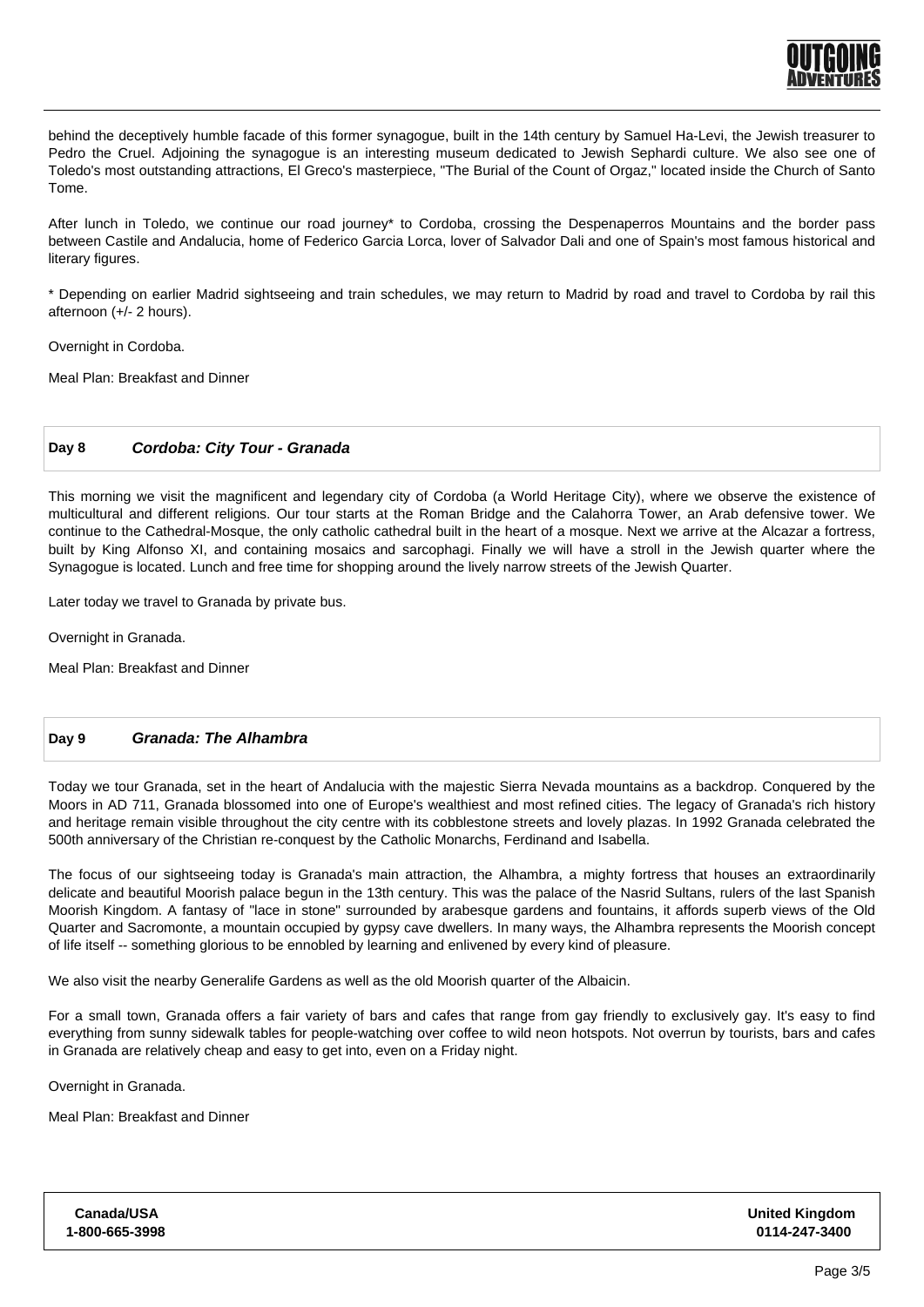

# **Day 10 Granada - Reserva Tauro - Ronda: Town Tour**

We continue our tour (by road) to Ronda, a historic town located on a towering plateau in the mountains of Malaga Province. En route we visit Reserva Tauro, a 500 acre bull and horse breeding farm. Here we have the opportunity to get close to bulls and gain an understanding of the culture without attending a bull fight. Of course this cultural/historical practice is controversial, but the farm does a good job in presenting bull fighting in an even, objective way without in any way promoting or excusing it.

In Ronda, we will walk around the old town where you will learn the origins of this ancient town where Romans, Arabs, and Christians left their traces. We visit the Mondragon Palace, built in a Mudejar style. Ronda is famous for its dramatic escarpments and views, and for the deep El Tajo gorge that carries the rio Guadalevin through its centre. We suggest a walk to the 18th century Puente Nuevo 'new' bridge, which straddles the 100m/328 ft chasm below, for its unparalleled views out over the Serrania de Ronda mountains.

Overnight in Ronda.

Meal Plan: Breakfast and Dinner

#### **Day 11 Ronda - Pileta Caves - Sevilla**

Today we travel to Seville via a stop at the well-preserved rock paintings at the Pileta Caves (walking required on wet stone with no hand rails - speak to your leader for further guidance). The 25,000 year old Neolithic and Paleolithic drawings of black, ochre, and red are mostly just lines or patterns, but there are also horses, goats, cattle, and a rare giant fish, made from a mixture of clay and fat. This is not a well-developed tourist attraction; you must be steady on your feet and prepared for some slow walking.

We then follow (by road) the route known as "the route of the white villages" for the singularity of the scenery. Lunch and time to explore Grazalema, a white hill down nestled in Grazalema National Park. Prior to arrival in Sevilla (Seville), we stop at a viewpoint for a panoramic photo opportunity.

Overnight in Sevilla.

Meal Plan: Breakfast

#### **Day 12 Sevilla: City Tour**

Sevilla, the fourth largest city in Spain, is the picture-perfect image of Andalucia, complete with restored Andalusian architecture, orange groves, flower-filled patios, and castanet-rattling Gypsies.

While in Sevilla we visit the largest cathedral in Spain, built in a Gothic style with lovely stained glass windows, choir, and chapels. We visit the Giralda Tower, with its spectacular views of the city. We will also see the Moorish Alcazar Palace, a 14th century palace, the oldest royal residence in Europe and still in use. King Juan Carlos resides here while in Sevilla, as King Ferdinand II and Queen Isabella once did. We finish our tour with a walk through the Old Quarter.

Balance of the day at leisure. Sevilla, though small and sedate, actually has a vibrant gay scene, especially the area around the park along the Alameda de Hercules street, a popular hangout for having a beer and a chat. There is one bar after another and basically all the bars there are at least gay-friendly and the gay bars are straight-friendly, thus you'll usually find a mixed, easy-going crowd.

Overnight in Sevilla.

Meal Plan: Breakfast and Dinner